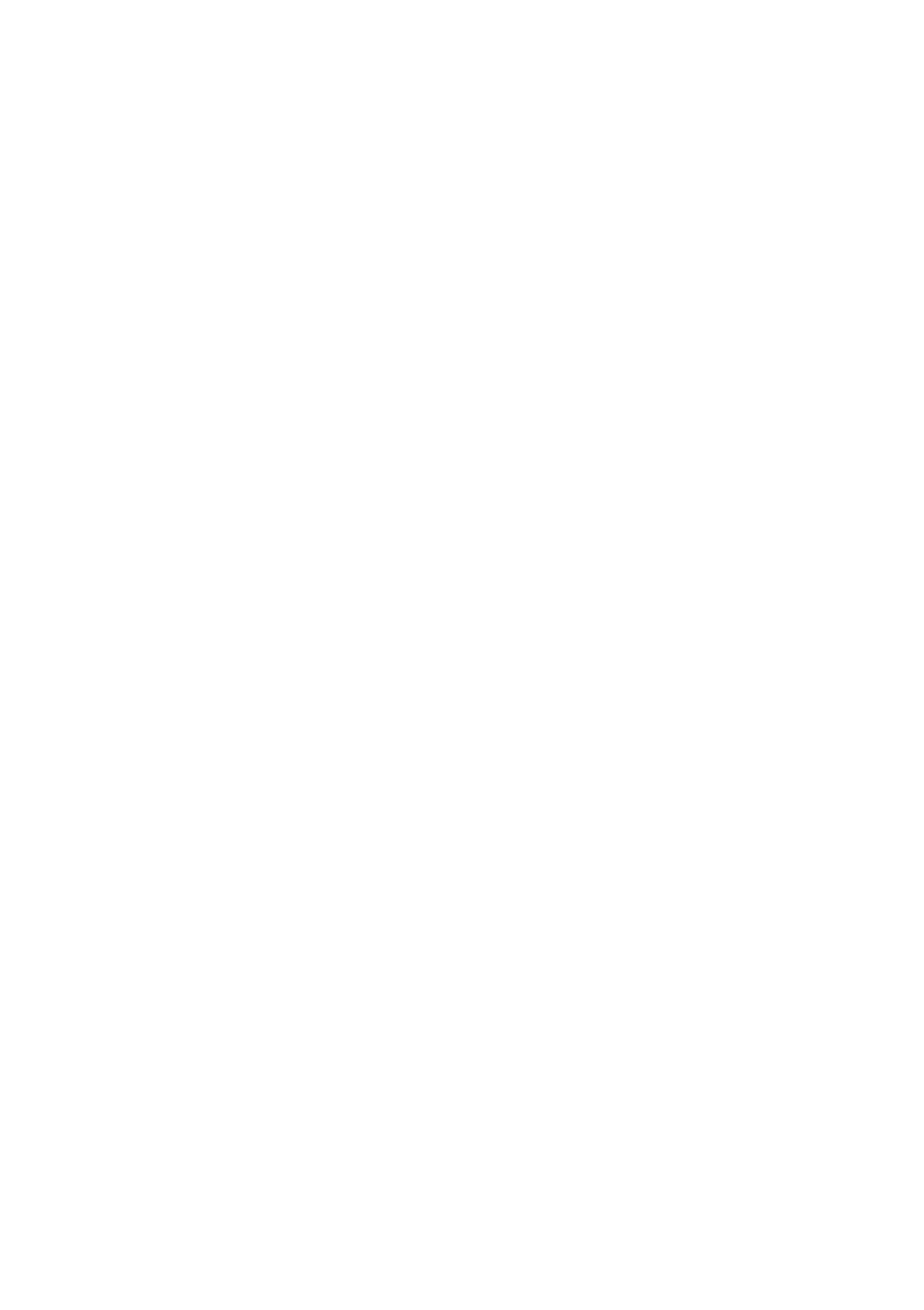

### **Patient safety, quality and integrity always**

I do what is right and apply the highest standards to my work to ensure patient safety, quality and integrity. I ensure compliance – with our GBPs, laws and regulations. When issues arise, I take action to improve. When I believe this behavior is not upheld, I speak up and seek help.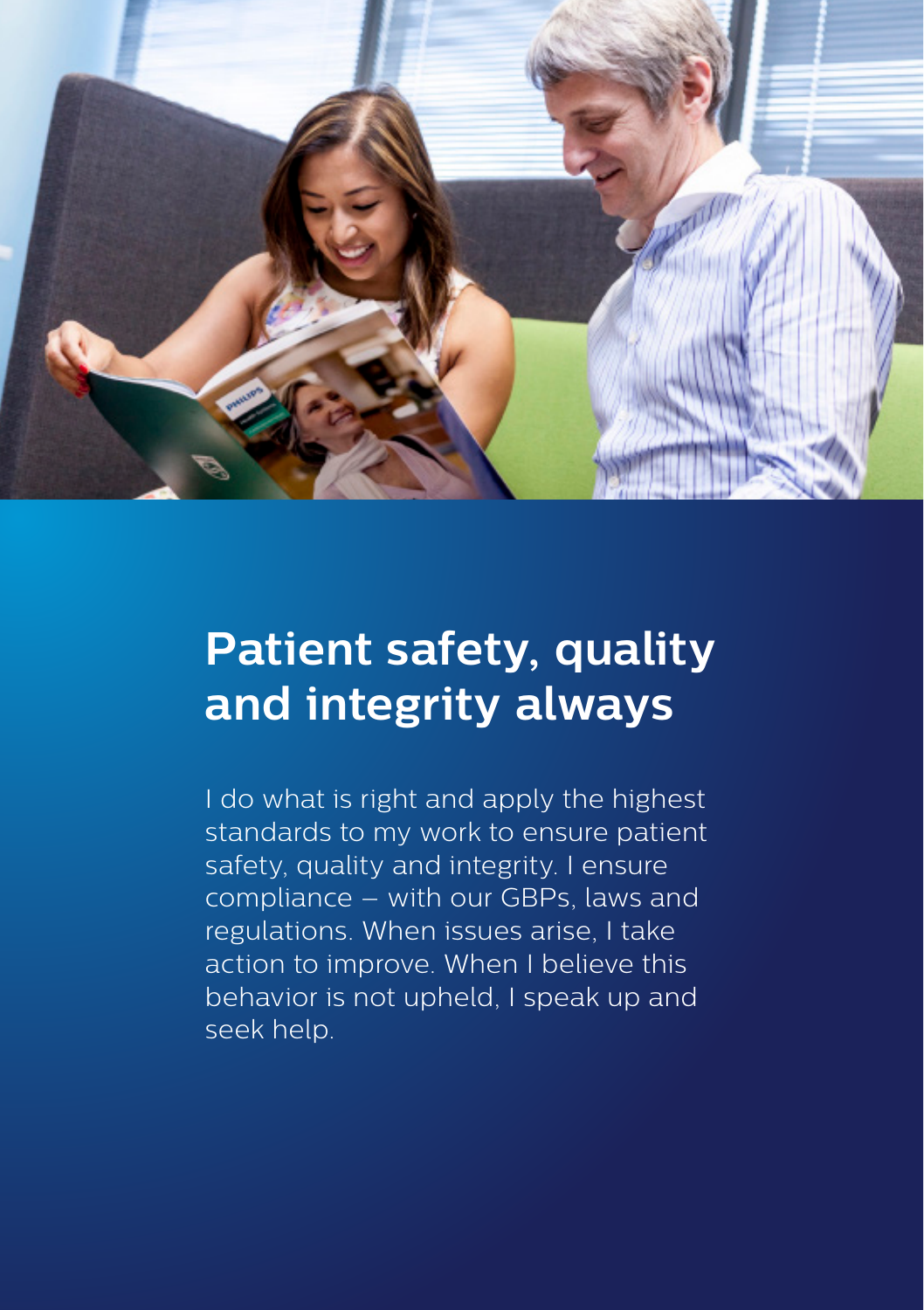As a focused leader in health technology, we are on an exciting mission to improve people's lives. We are determined to build upon our rich heritage by touching billions of lives each year with our meaningful innovations right across the health continuum.

We create lasting value for our stakeholders by understanding the challenges our customers and consumers face and then applying the Philips Business System to ensure we deliver with speed, quality and integrity. In essence, our performance is determined by our culture, and our culture is defined by our behaviors – Customers first, Quality and integrity always, Team up to win, Take ownership to deliver fast and Eager to improve and inspire.

#### **Our standard of integrity**

In the highly regulated world of healthcare, integrity requires in-depth knowledge of the applicable rules and regulations and a sensitivity to healthcare-specific issues. We should all be aware of the importance of delivering high-quality products and services, of the need for transparency in our engagement with healthcare professionals, and of the crucial aspect of information protection, whether it concerns our own information or data entrusted to us.

Healthcare is very much a people business. And people need trust to thrive. Trust starts with a fair working environment, and that in turn lays the basis for high-value, long-term relationships with business partners and other stakeholders.

The Philips General Business Principles provide the solid foundation that enables us to establish and secure our trustworthiness as an employer, supplier, business partner, investment proposition and partner in society. They set the standard for acting with integrity at Philips. They govern all our decisions and actions throughout the world and apply equally to our group actions and to our conduct as individuals.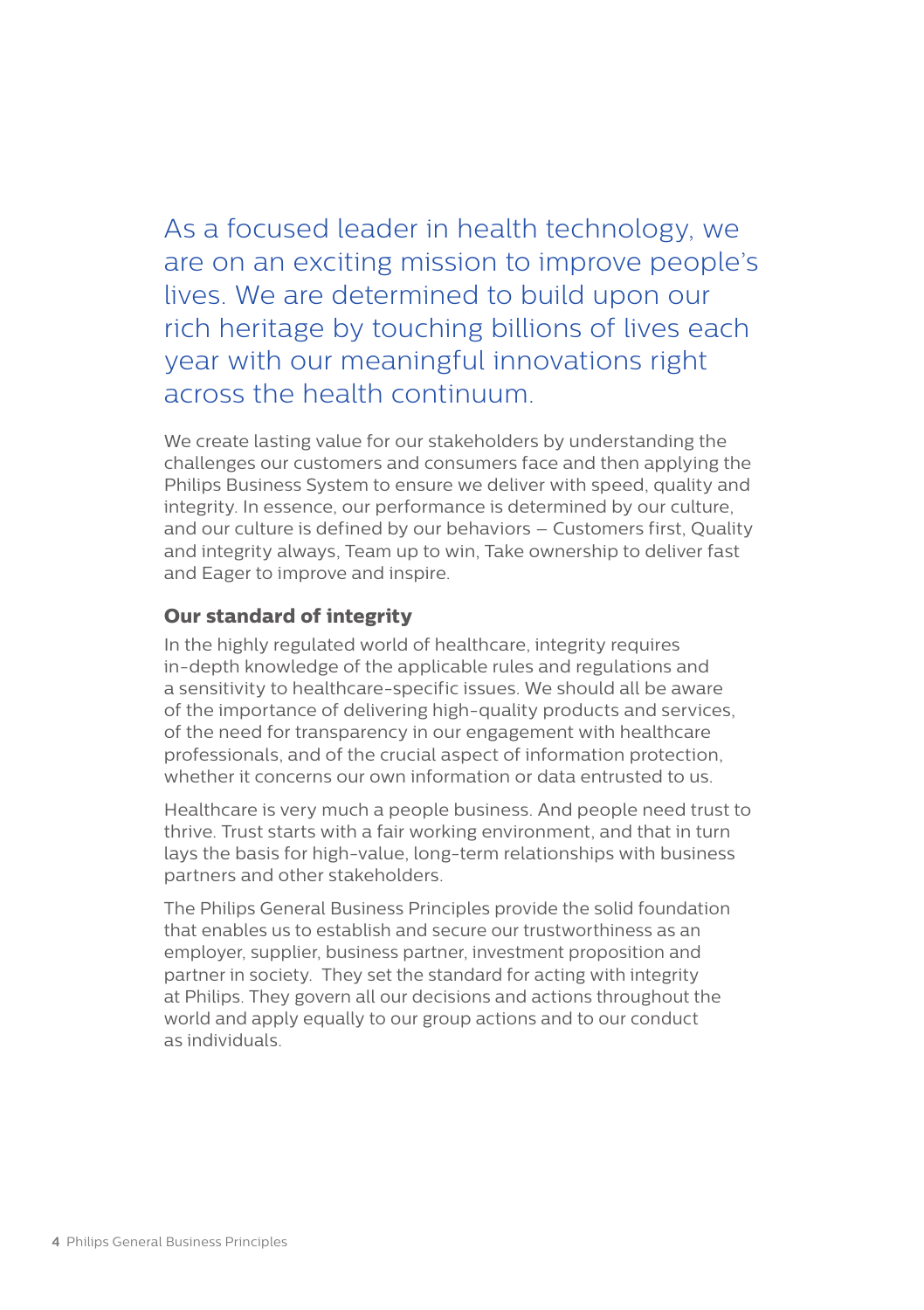#### **Our shared responsibility**

I expect everyone at Philips to act with integrity at all times and in all situations. There is no opt-out. We not only need to know and understand our business principles, we need to live them every day – and speak up or seek guidance when we are in doubt. Daily pressures should never stop us from acting with integrity or holding each other accountable when we feel that we are not acting in line with the General Business Principles. Failure to act in line with the General Business Principles can have very serious consequences for Philips as well as the individuals involved.

I am counting on you to put the General Business Principles at the heart of our business. Only then will we be able to create a healthier, more sustainable world and maintain the strong Philips brand for which we can all be proud to work.

 $I$  of  $H$ 

**Frans van Houten** Chief Executive Officer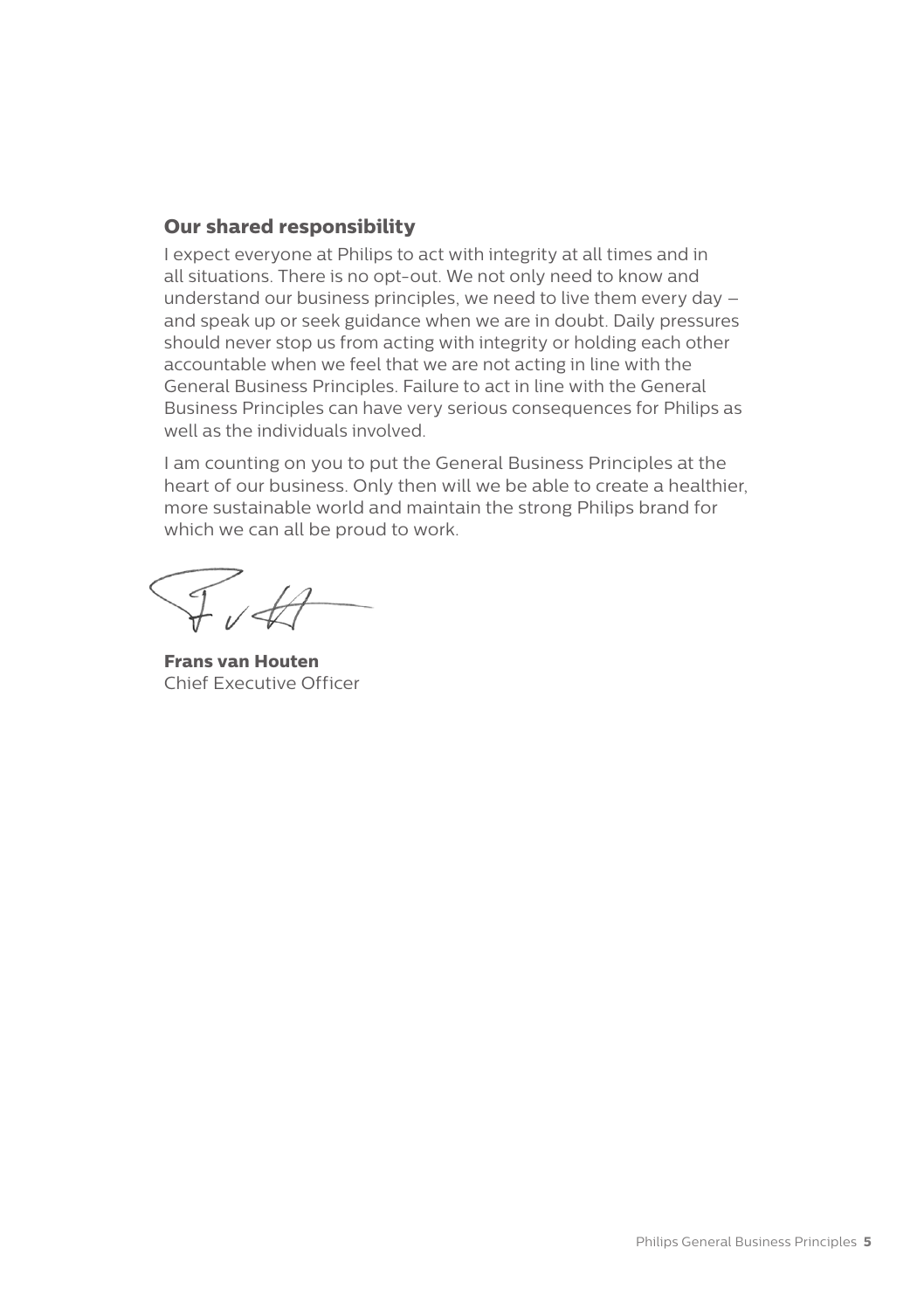### Our commitment to **always act with integrity**

While pursuing our business objectives, we aim to be a responsible partner in society, acting with integrity towards our employees, customers, business partners and shareholders, as well as the wider community in which we operate.

#### **To our customers**

We are committed to improving people's lives through meaningful innovation. This means fulfilling our customers' unmet needs and expectations through an unrelenting focus on quality. We seek to maintain an ongoing dialogue with our customers as partners. We are committed to listening to and learning from them, so that we can design and deliver the solutions they really want and need with speed, quality, fairness and integrity.

#### **To our employees**

We value our employees and we encourage them to further their own personal development and make full use of their talents. We foster a healthy, safe and productive work environment and an open and inclusive atmosphere in which fair employment practices extend to every member of the diverse Philips community. We hold each other accountable to always act with integrity.

#### **To our business partners**

We pursue mutually beneficial long-term relationships with our business partners. We award business to partners who are committed to acting fairly and with integrity, observe applicable laws, and respect human rights.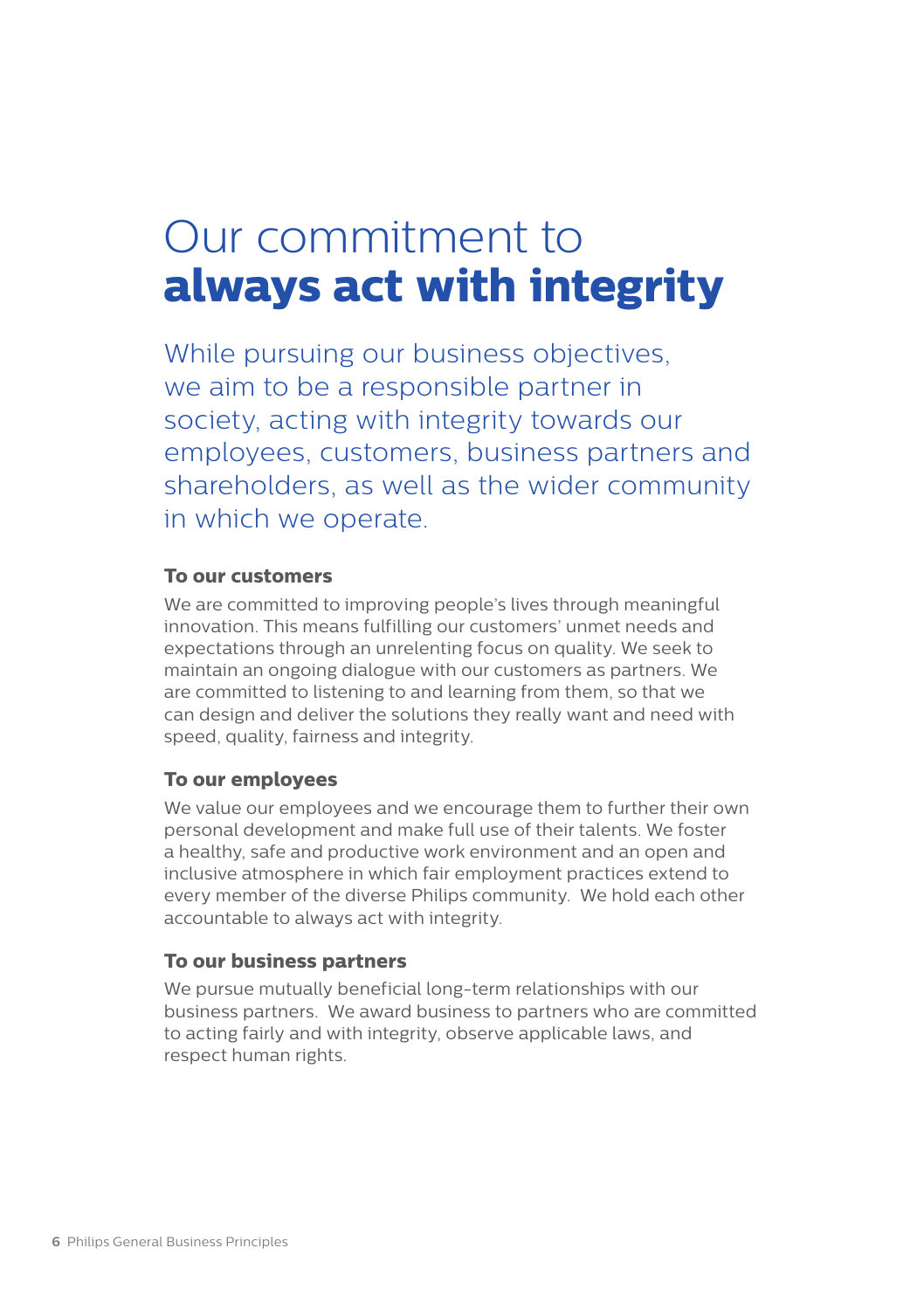#### **To our shareholders**

We are committed to conducting our business in accordance with internationally accepted standards of good corporate governance and to providing timely, regular and reliable information on our activities, structure, financial position and performance. We aim to achieve a satisfactory return on equity, while at the same time retaining sufficient funds in the company to generate sustainable growth.

#### **To the wider community in which we operate**

We support and respect human rights and strive to ensure that our activities do not cause or contribute to the infringement of these rights. Consistent with our commitment to sustainable development, we do all that is reasonable and practicable to minimize any adverse effects of our activities on the environment.

Each of us has a responsibility to comply with the laws of the countries in which we operate. Where there is a difference between a legal requirement and the Philips General Business Principles, we apply the stricter standard.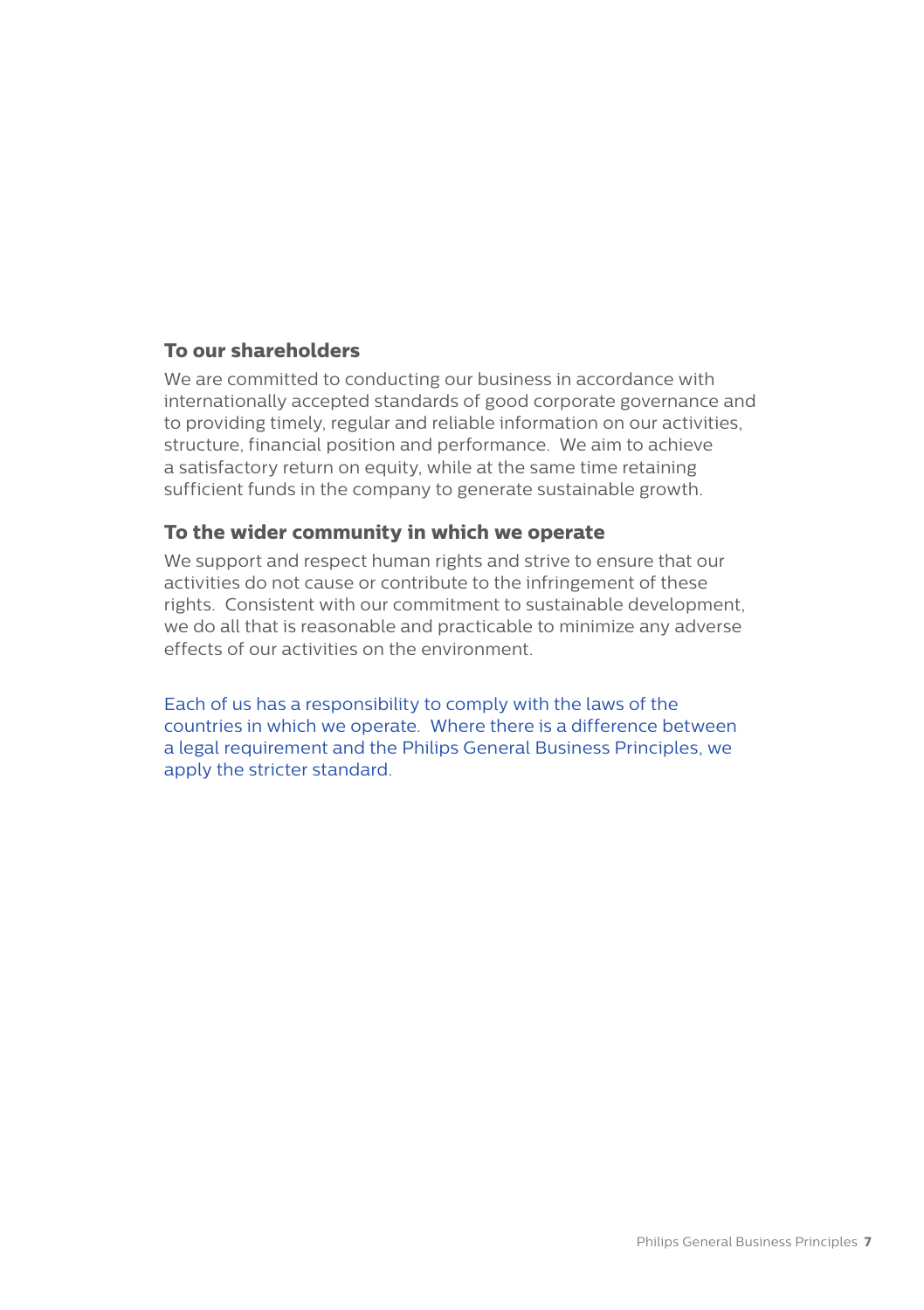## Integrity **at work**

#### 1.1 **Fair employment practices**

We believe a diverse workforce and an inclusive work environment are essential to a thriving innovative business. We strive to attract employees from a wide range of backgrounds. We do not discriminate on the basis of race, color, age, gender, gender identity or expression, sexual orientation, language, religion, political or other opinions, disability, national or social origin or birth.

We promote a workplace that is free from physical and verbal harassment. We do not tolerate any conduct that creates, encourages or permits an offensive, humiliating or intimidating work environment.

We do not make use of child labor or forced labor.

We recognize and respect the freedom of our employees to associate with any employee organization of their own choosing under local law without fear of reprisal, intimidation or harassment. Where employees are represented by a legally recognized union, we establish a constructive dialogue and engage in negotiations or consultation as required with their freely chosen representatives.

We aim to maintain a healthy, safe and productive work environment.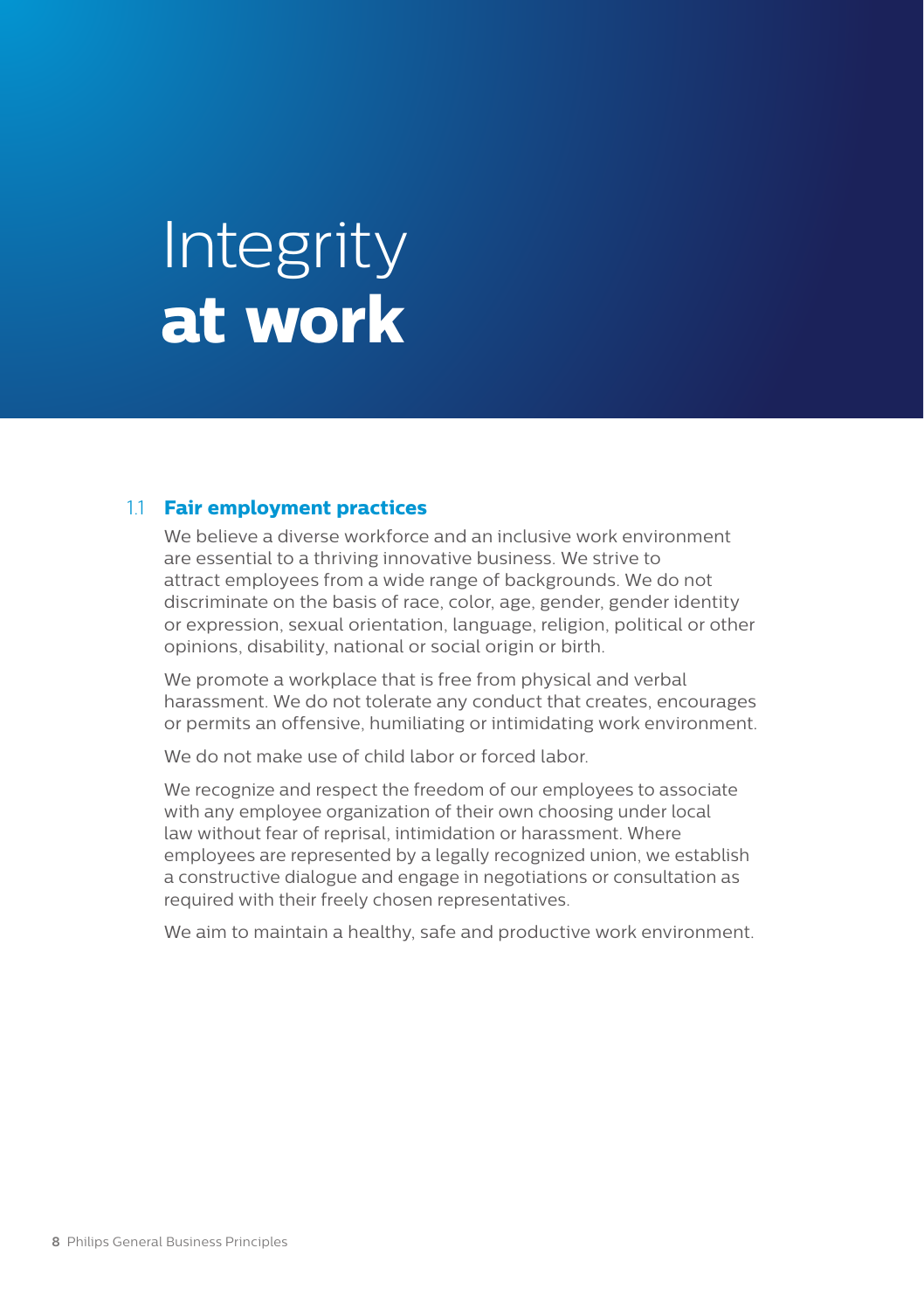#### 1.2 **Protection of Philips' assets and intellectual property**

We protect Philips' assets and resources against illegal, unauthorized or irresponsible use.

Philips' intellectual property is one of our most valuable assets. We safeguard Philips' proprietary information – including our patents, trademarks, copyrights, trade secrets and other forms of intellectual property – against potential loss, damage, destruction, theft, unauthorized use or improper disclosure.

We classify and secure Philips' proprietary information in accordance with the Philips security requirements.

We treat third-party assets which are in our possession and confidential information disclosed to us by a third party with the same level of care.

#### 1.3 **Privacy and data protection**

We respect the privacy of our customers, employees, business partners and other relevant individuals, and we protect their personally identifiable information from abuse.

We process the personal data of individuals only where there is a legitimate business purpose. Any processing of personal data shall be relevant to such business purpose and it shall be fair, accurate transparent and in no way excessive.

We safeguard the confidentiality, integrity and availability of all personal data gathered, received, maintained, or transmitted.

#### 1.4 **Accurate business and financial records and reports**

We record and report information accurately, completely and honestly. We do not make misrepresentations or false statements.

We keep records of transactions in a transparent, accurate, complete and timely manner in accordance with Philips' accounting principles. We record all payments properly and fairly in appropriate books of account. We have no unrecorded funds or assets, nor do we have 'off the books' or secret accounts.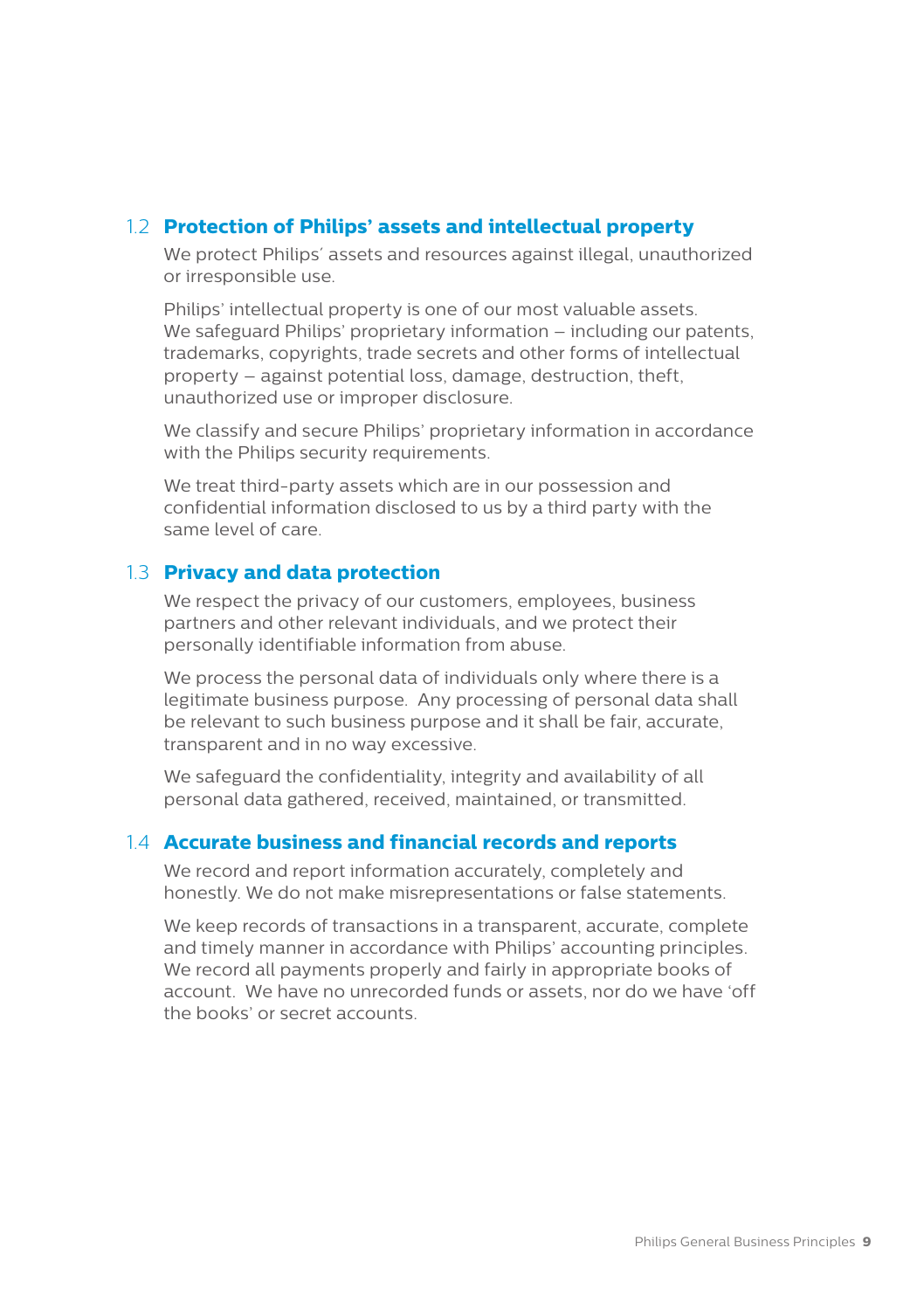## **Integrity in the market**

#### 2.1 **Customer safety and well-being**

We attach prime importance to our customers' safety and well-being. We design, produce and supply high-quality products and services with a focus on their effectiveness, security and safety, in compliance with applicable standards and regulations.

Where this requires testing and research with human participants, we exercise due care, with the aim to protect the rights, safety and wellbeing of those involved, in compliance with the relevant regulations and Philips standards.

Where this requires testing and research using animals, we are committed to responsible usage, adhering to the principles of replacement, reduction, and refinement in the setting of humane care.

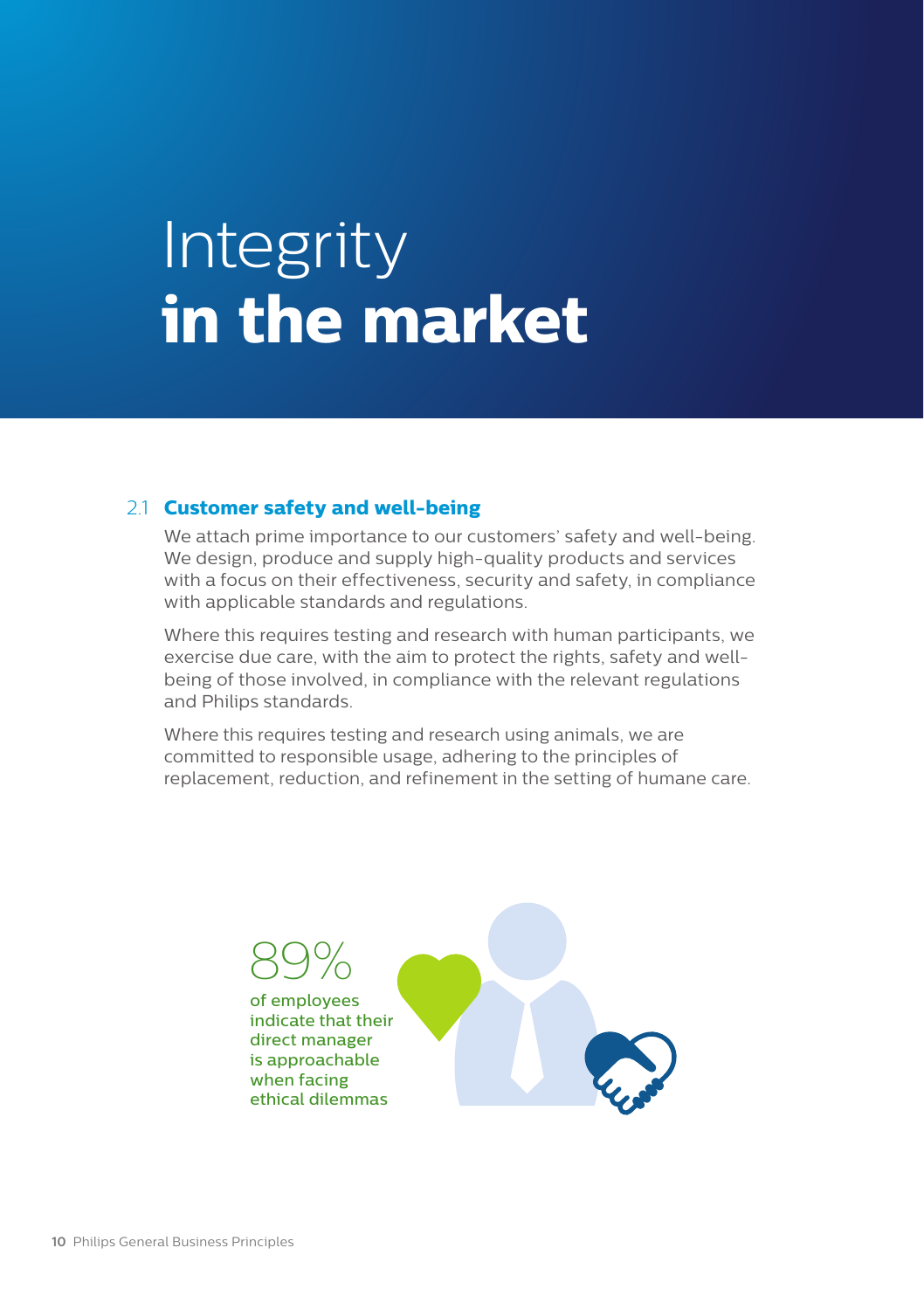#### 2.2 **Fair and vigorous competition**

We are committed to competing vigorously and fairly in a free market in order to give customers the widest possible choice of products and services at competitive prices.

We avoid contact with competitors, unless there is a clear justification for such contact, and such contact is in compliance with antitrust law.

We do not restrict our customers' freedom to set their resale prices in cases where such a restriction would violate antitrust law.

#### 2.3 **Business intelligence**

We obtain information about our competitors in a fair manner. We do not make use of confidential information disclosed to us by a third party if we suspect that in so doing the discloser is violating an obligation of antitrust law or confidentiality.

#### 2.4 **Conducting business with honesty and integrity**

We are open, honest, and ethical in all our dealings and operations, and do not employ corrupt practices or commit acts of bribery. We do not give or receive – either directly or indirectly –anything of value (including any payment, benefit, gift or hospitality) in order to obtain or retain business, influence business decisions, or secure an improper advantage in the conduct of our business.

We do not offer or accept gifts or hospitality that may influence a business decision, lead to a relationship of dependency, or create the appearance of an impropriety. We may, however, offer and accept gifts and hospitality when reasonable, proportionate and intended to strengthen or build legitimate business relationships.

We do not engage in the practice of facilitation payments to speed up or secure the performance of a routine government action.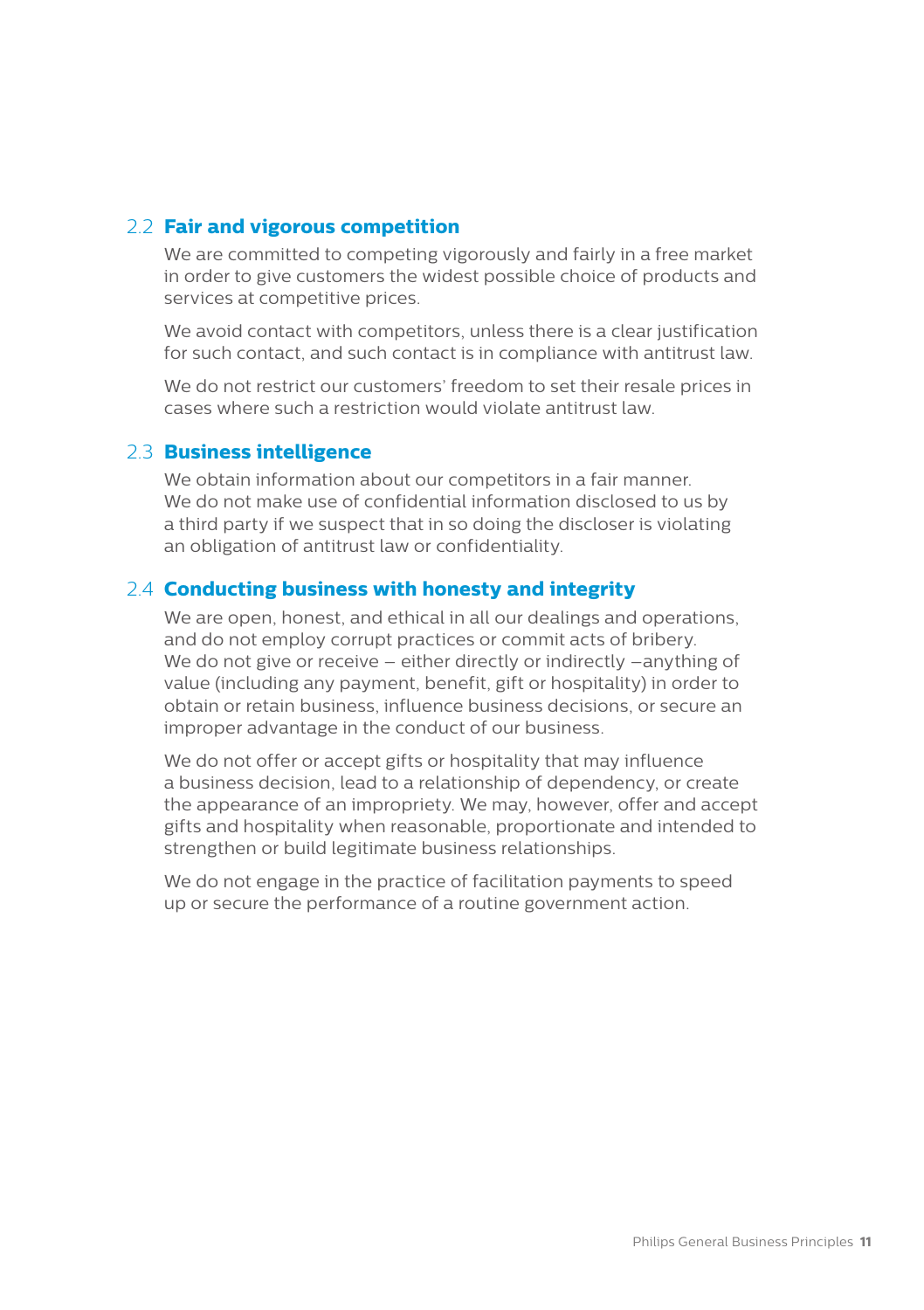#### 2.5 **Dealing fairly with business partners**

We follow a thorough process to select and award business to business partners who are committed to, and demonstrate, responsible business conduct.

Any commission payment to a business partner must be justified by clear and demonstrable services rendered by that business partner to Philips. We do not make cash payments.

#### 2.6 **Dealing responsibly with government, political parties and politicians**

We comply with public procurement rules that apply to government projects or contracts.

We do not make any contribution, in money or in kind, to political parties or organizations, or to individuals engaged in politics.

#### 2.7 **Prevention of money laundering**

We do not engage in money laundering – the process by which persons or groups try to conceal the proceeds of illegal activities, such as crime and terrorism, or try to make the sources of their illegal funds appear legitimate.

We take appropriate measures to prevent money laundering by reporting suspicious transactions, such as payments between unknown entities through an excessive number of intermediaries, high-value cash transactions, or payments made or received by suspicious entities or involving high-risk countries.

#### 2.8 **Export controls and sanctions regulations**

We transfer, sell and purchase goods, software, technologies and services in compliance with all applicable export controls and sanction laws and regulations.

We adhere to these laws and regulations by implementing the restrictions applicable to countries, business partners and persons, and by classifying all goods, software, technologies and services in order to identify controlled status and possible restrictions on the export or transfer of these goods, software, technologies and services.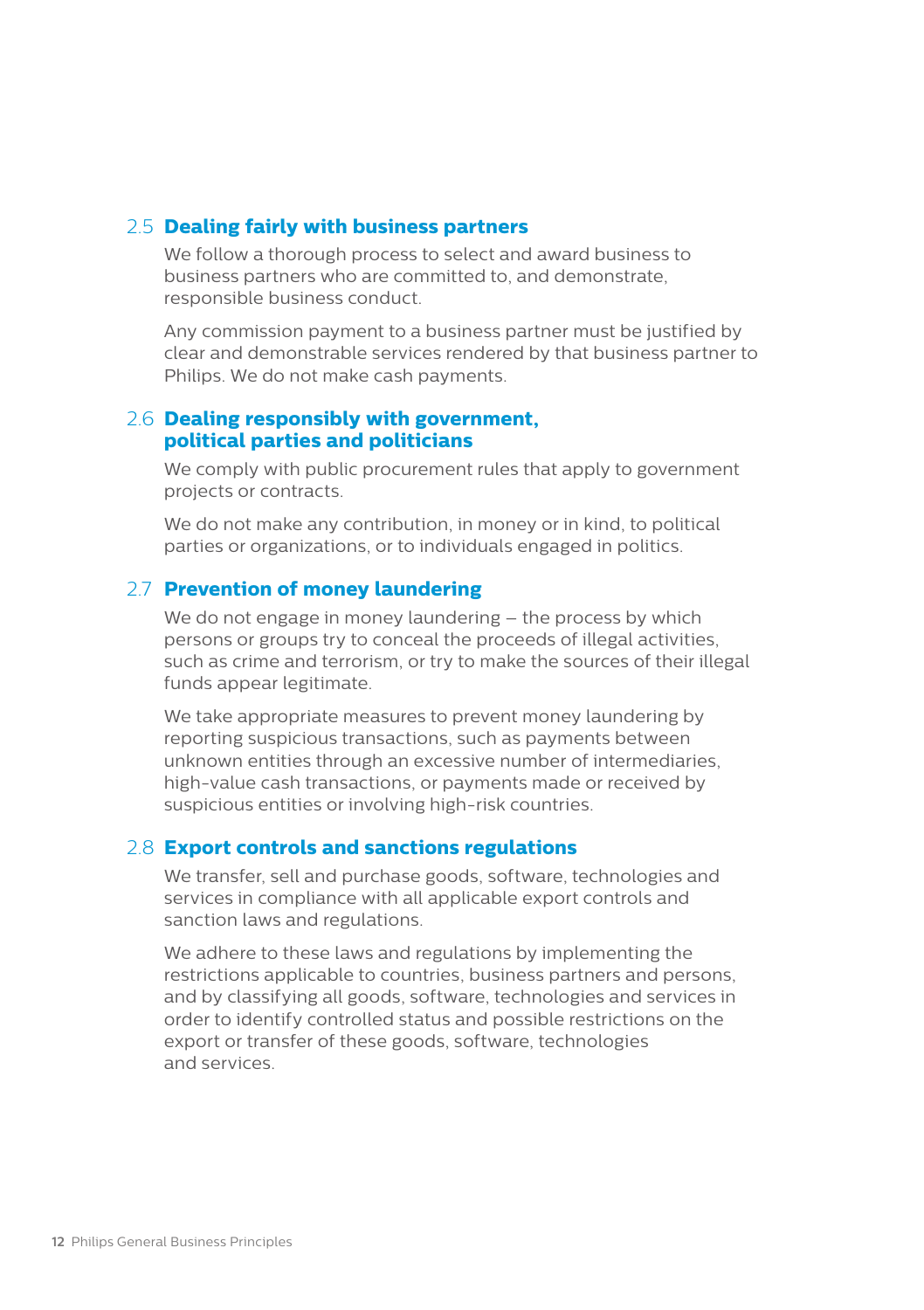Before entering into any business relationship or transaction, we review and assess the applicable export controls and sanctions and determine if the relationship/transaction is allowed, or if an export authorization or approval is required from the relevant government agencies.

#### 2.9 **Environmental protection**

We do all that is reasonable and practicable to minimize any adverse effects of our activities on the environment.

#### 2.10 **Advertising**

We ensure that all advertising, packaging and promotional materials are fact-based, not misleading, and in compliance with applicable laws.

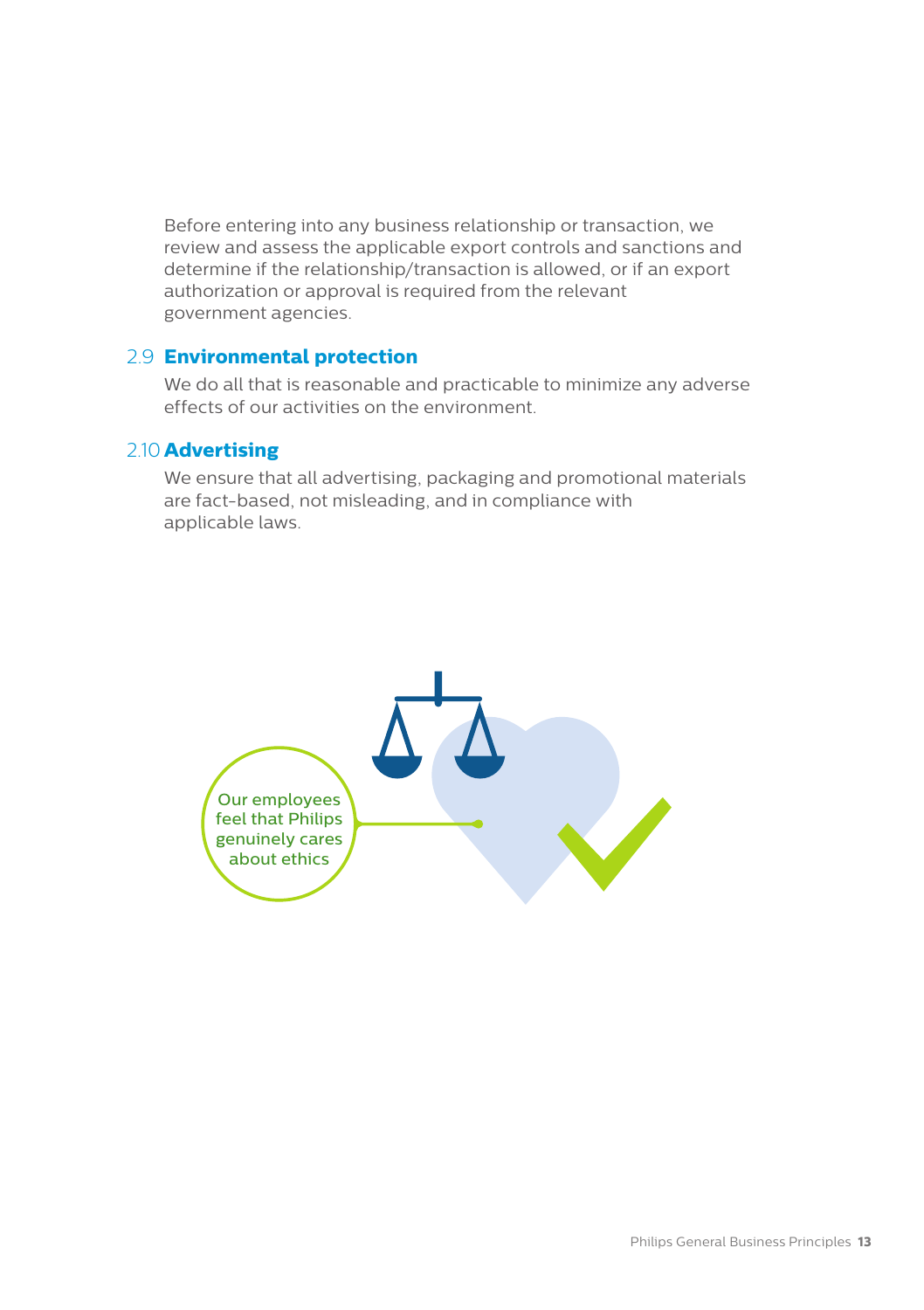## Professional integrity **outside work**

#### 3.1 **Avoiding conflicts of interests**

We avoid all potential conflicts of interest between work and personal affairs. Where this is not possible, or in cases of doubt, we proactively address any engagement outside Philips or financial interest (direct or indirect via a family member or acquaintance) which could give rise to a conflict of interest by talking to our manager or GBP Compliance Officer in order to resolve the issue or to register the concern.

We use Philips' assets solely to pursue and achieve Philips' goals and not for personal gain.

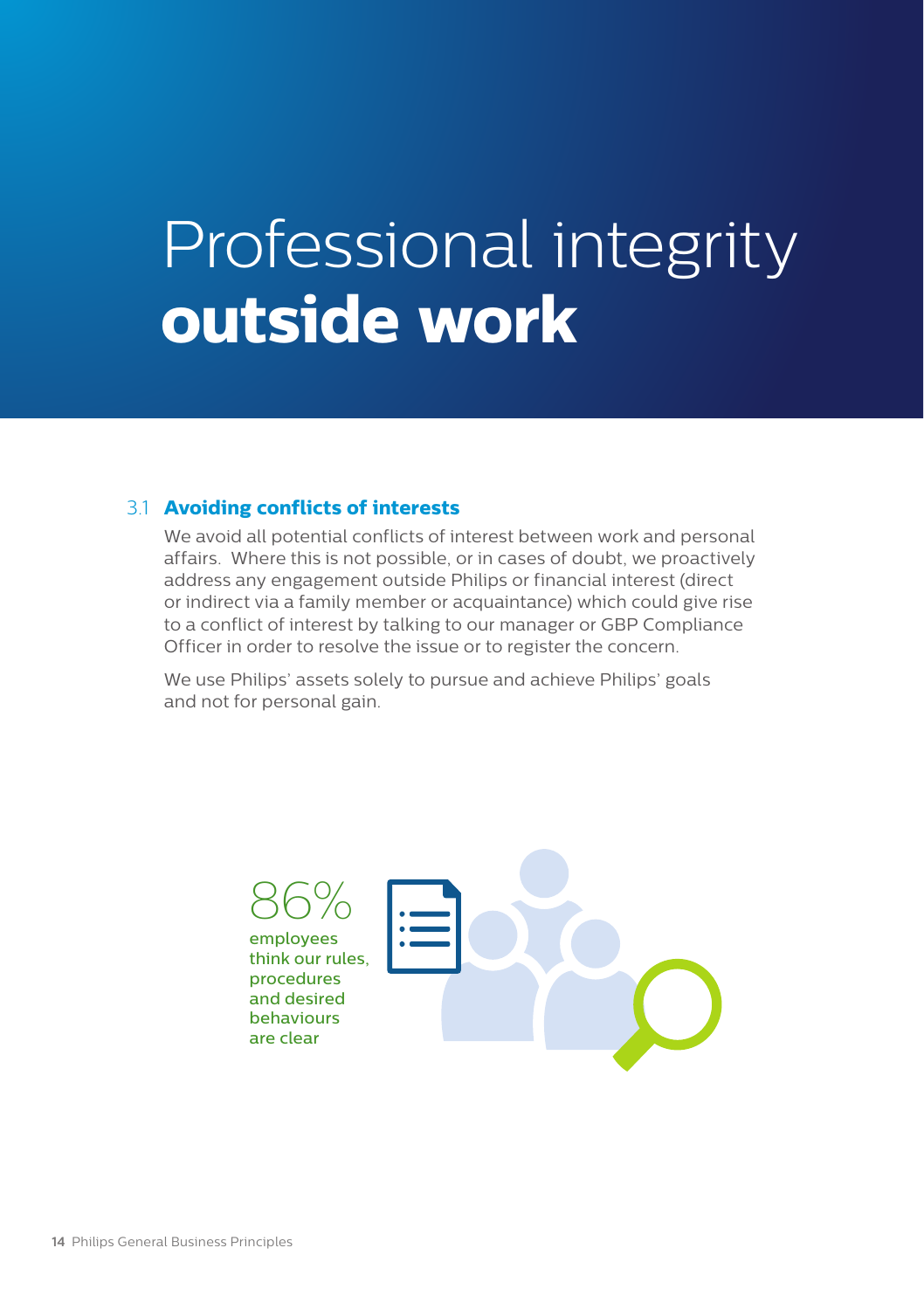#### 3.2 **Political engagement**

We do not allow our personal political opinions to influence us in the performance of our job. We do not use Philips' assets, including our time at work, to further our own political activities or interests.

#### 3.3 **Inside information**

We do not trade on or disclose non-public information, the publication of which would be likely to have a significant influence on the trading price of Philips securities or securities of companies that Philips is seeking to acquire ('inside information'). We hold inside information in strict confidence until such time as it is released into the public domain by authorized management.

Philips employees with access to inside information refrain from executing transactions in the securities of the company to which the inside information relates, directly or indirectly and are prohibited from advising or encouraging other persons to do so.

#### 3.4 **Social media**

We use social media for internal and external communications in a responsible manner. We identify ourselves as Philips employees and are respectful to our audience. We remain professional in our conduct, do not publish other parties' content without their permission, and do not use offensive or demeaning language. We do not comment on or discuss confidential information (including Philips financial information, Philips intellectual property and any undisclosed or otherwise confidential information), business plans, or information about employees or upcoming product-related announcements.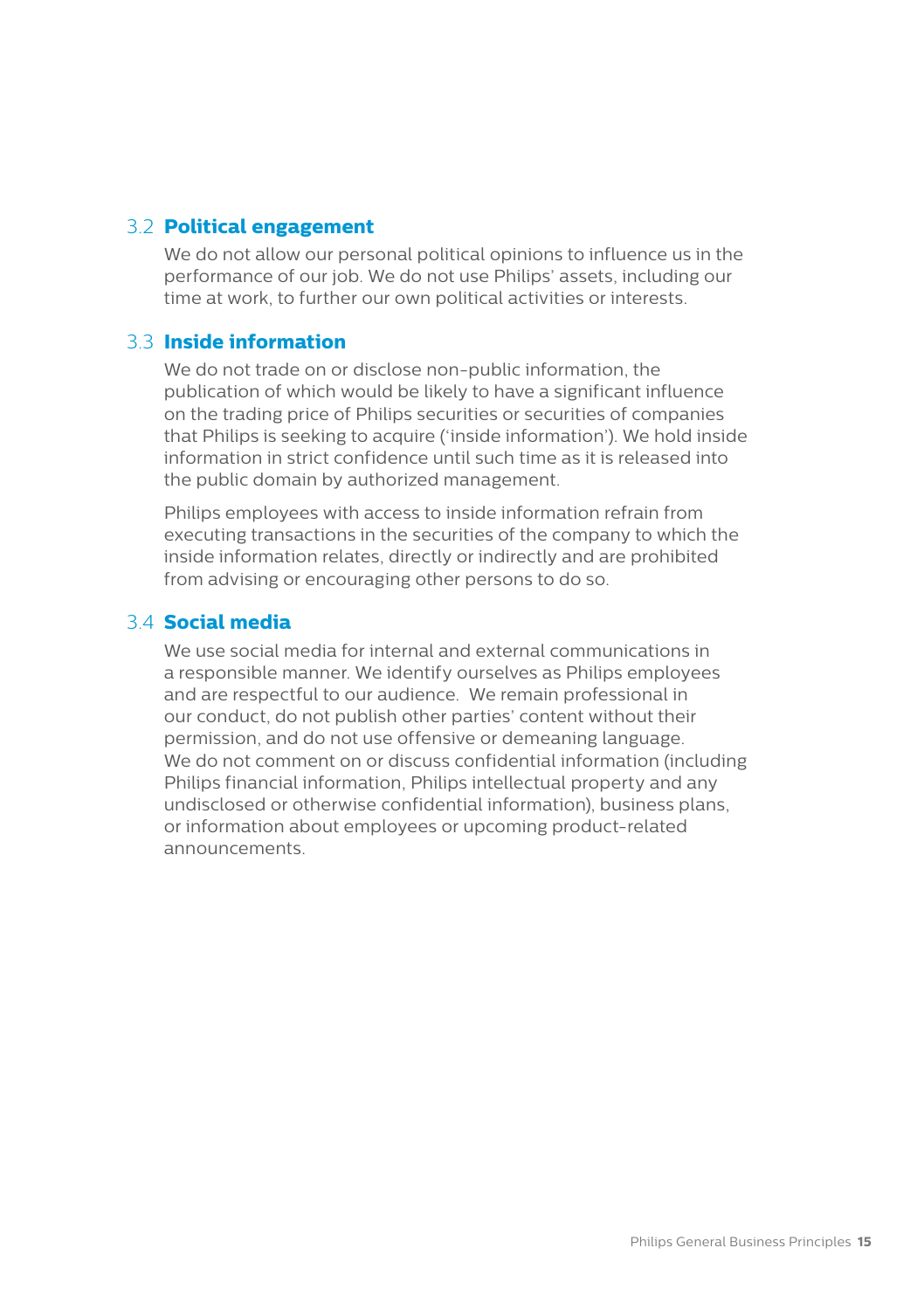## Living the Philips **General Business Principles**

#### **Be accountable**

Through leadership at all levels, we aim to sustain a culture in which ethical conduct is recognized, valued and exemplified by all employees, and in which we hold each other accountable. In our decision-making, our commitment to conduct business in a responsible way takes priority over short-term gain.

#### **Consider your actions, seek support**

We all have an obligation to uphold the Philips General Business Principles (GBP). If you are ever in doubt about a course of action, ask yourself the following questions:

- Is it consistent with the GBP?
- Is it ethical?
- Is it legal?
- Will it reflect well on Philips and myself?
- Would I want to be treated this way?
- Would I want to read about this in the newspaper or on-line?

If the answer to any of these questions is 'no', do not take this course of action. If you are still uncertain, discuss the matter with your colleagues or seek guidance from either your manager or your local GBP Compliance Officer.

#### **Raise concerns**

If you suspect a violation of the GBP you are urged to report your concerns to your GBP Compliance Officer or the Philips Ethics Line. Doing so will allow Philips to address and resolve the issue, ideally before it becomes a violation of law or a risk to health, security or safety.

#### **Sanctions**

Failure to act in line with the General Business Principles can have serious consequences for Philips as well as the individuals involved. Violations of the General Business Principles will result in disciplinary action such as suspension or dismissal. Such violations may also lead to fines and imprisonment for the individuals concerned.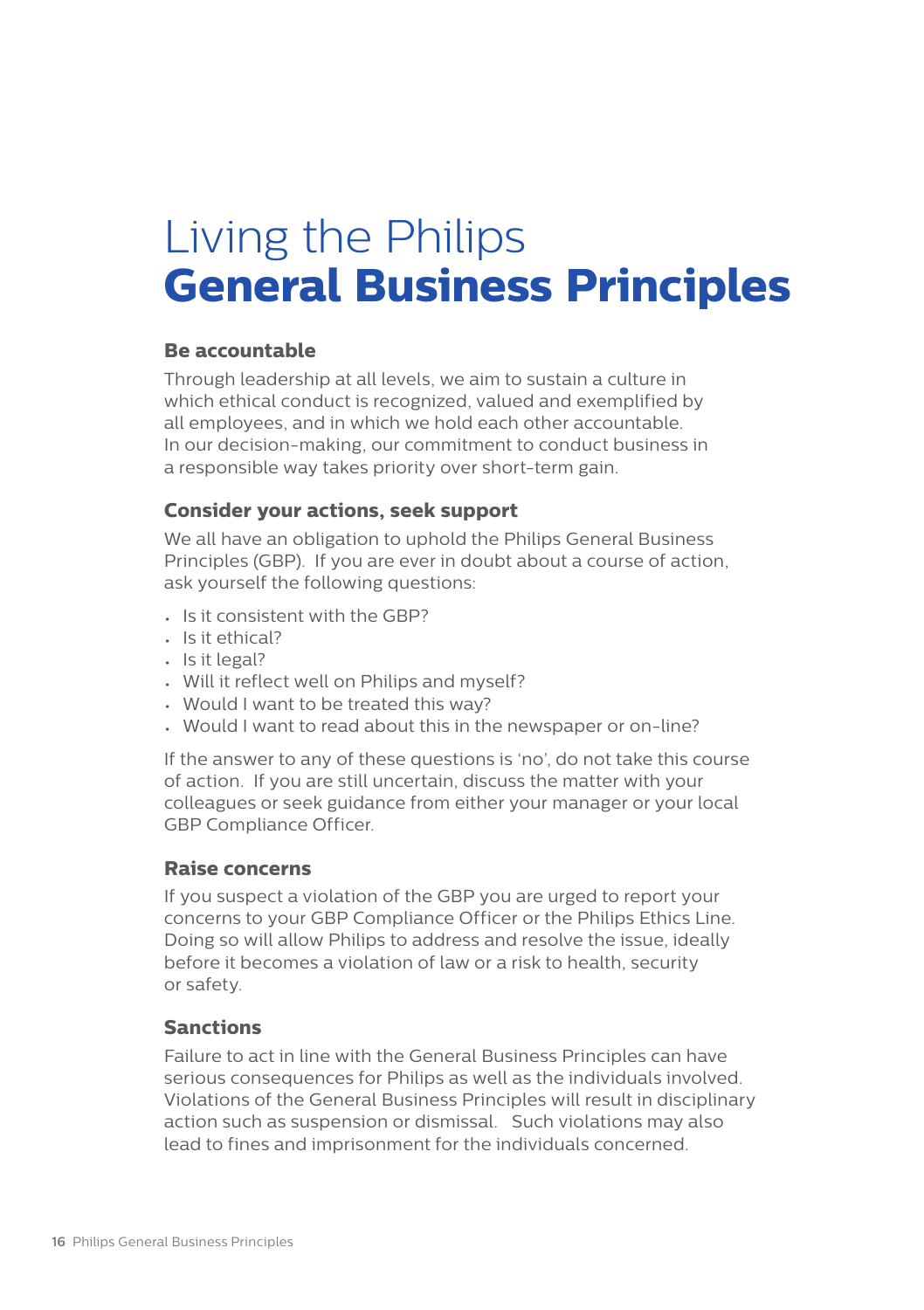### Scope and deployment

The Philips General Business Principles (GBP) apply to all employees of Koninklijke Philips N.V ('Royal Philips') and its controlled subsidiaries.

The GBP are not all-encompassing, but formulate minimum standards of behavior. The underlying policies form an integral part of the GBP. Function, sector and country management are free to specify further rules of business conduct.

This GBP have been adopted by the Executive Committee and approved by the Supervisory Board. They are reviewed on a regular basis and revised where necessary.

In order to ensure that business integrity is an issue that is alive throughout the company, a worldwide communication and training program, including mandatory sign-off on the GBP, has been put in place to heighten awareness of the need for compliance with the GBP

Compliance with the GBP is monitored via a worldwide network of market, country and sector Compliance Officers, who regularly report to the GBP Review Committee, which advises the Executive Committee on the deployment of the GBP and on ethical issues in general.

Reporting on compliance with the GBP also forms an integral part of the Statement on Business Controls issued annually by the management of each business unit or department as part of a cascading process leading to CEO/CFO certification of the company's annual accounts. Compliance processes and procedures are audited by Philips Group Internal Audit.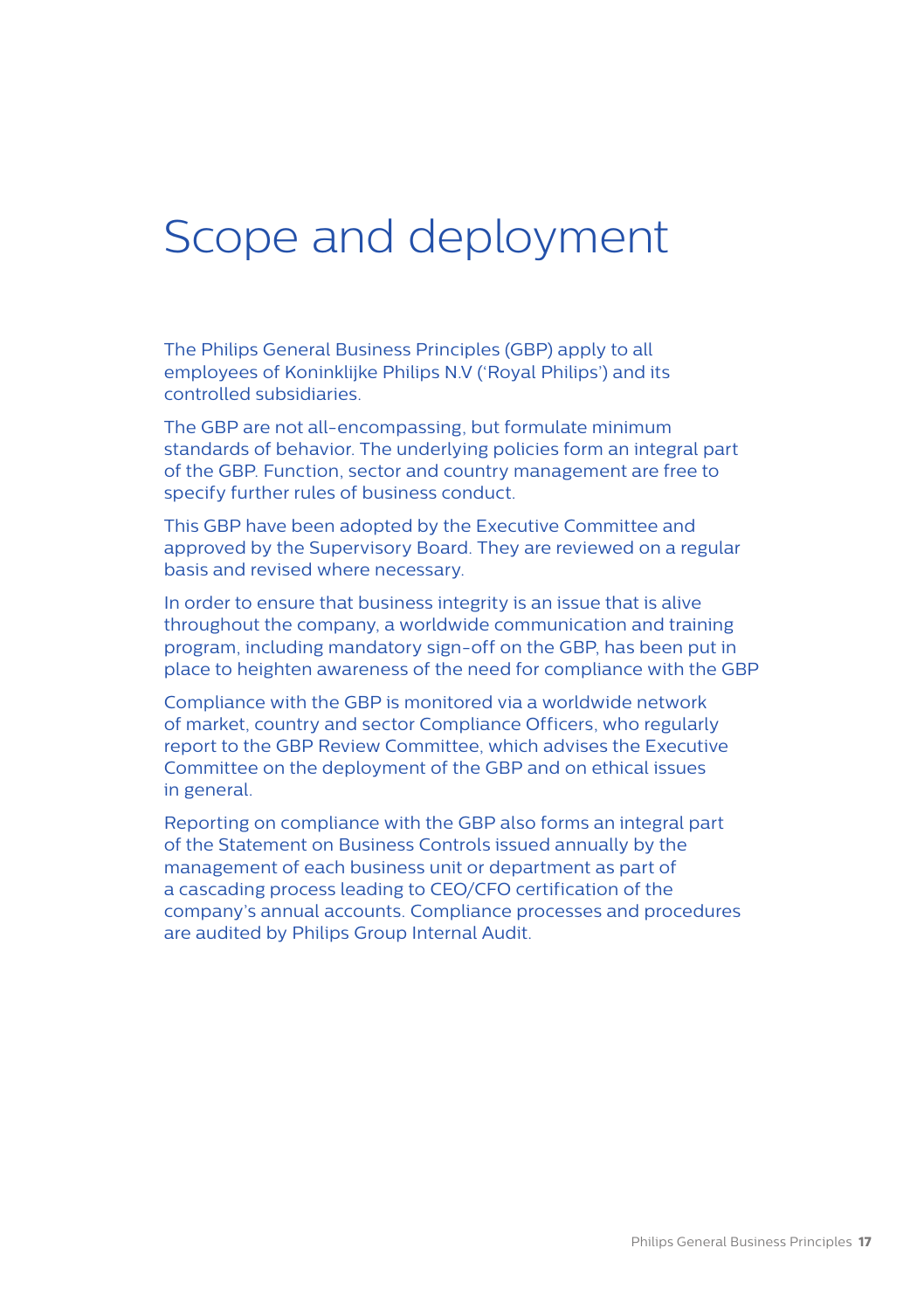#### **References**

The following standards served as reference in the preparation of the Philips General Business Principles and may be a useful source of additional information.

- Universal Declaration of Human Rights
- UN Guiding Principles on Business and Human Rights
- The eight fundamental Conventions of the International Labour Organization, nos. 87, 98, 29, 105, 138, 182, 100 and 111,
- UN Global Compact
- International Chamber of Commerce (ICC) Code of Advertising and Marketing Communication Practice
- OECD Guidelines on the Protection of Privacy and Transborder Flows of Personal Data
- OECD Convention on Combating Bribery of Foreign Public Officials in International Business Transactions
- OECD Guidelines for Multinational Enterprises
- United Nations Council Resolutions on export controls